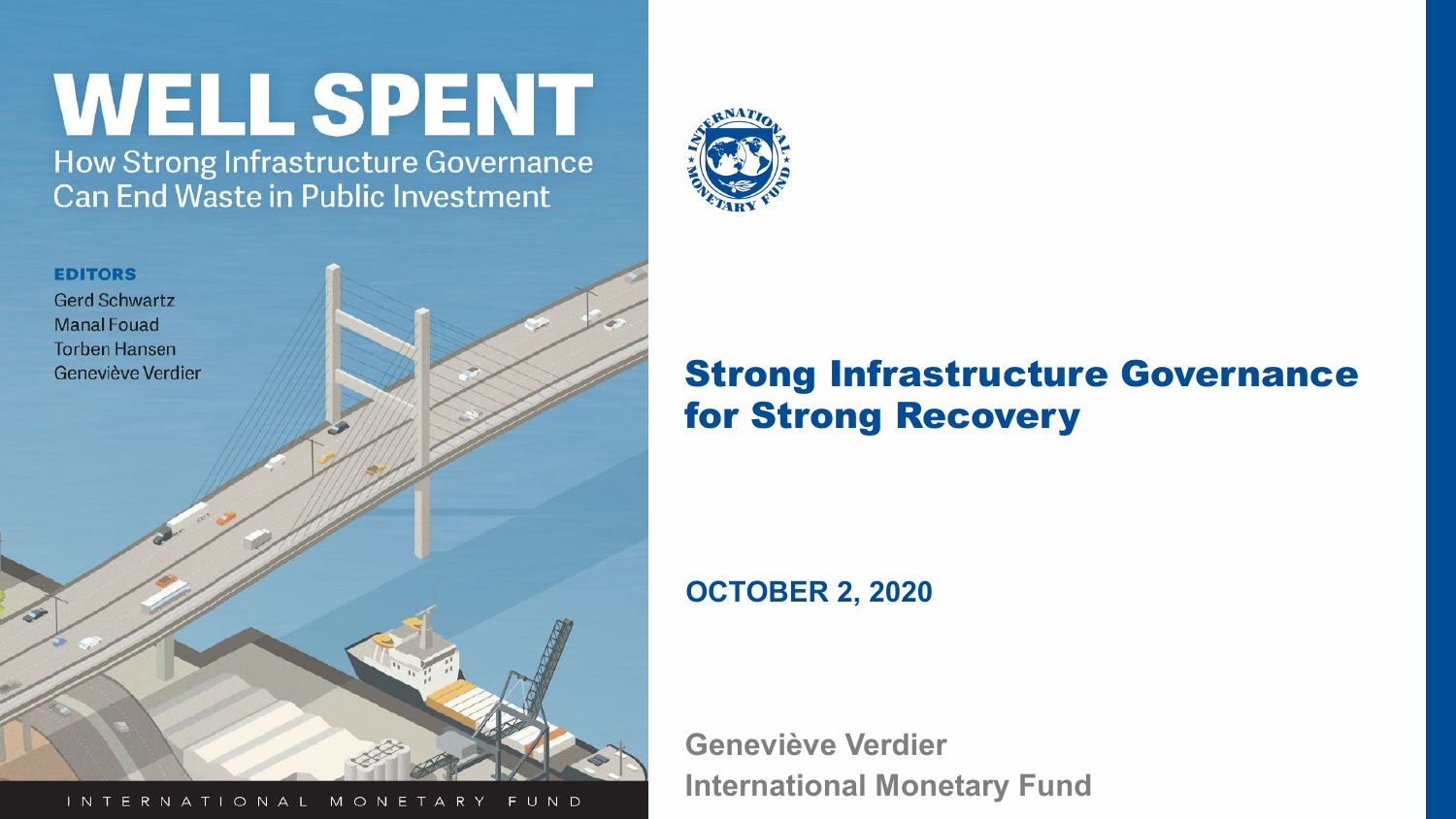### Infrastructure is key to economic growth and sustainable development and the needs are high

### **\$100 trillion global infrastructure investment by 2040**

- **Inclusive economic growth and development**
- **Advance to the next income level**
- **Achieve SDGs**

# **Total Annual Investment Needs to reach SDGs** (as percentage of average GDP) $12 -$ Electricity **E** Roads **E** Water and sanitation



Source: Schwartz et. al. 2020 *Well Spent: How Strong Infrastructure Governance Can End Waste in Public Investment*, Chapter 4, pp.56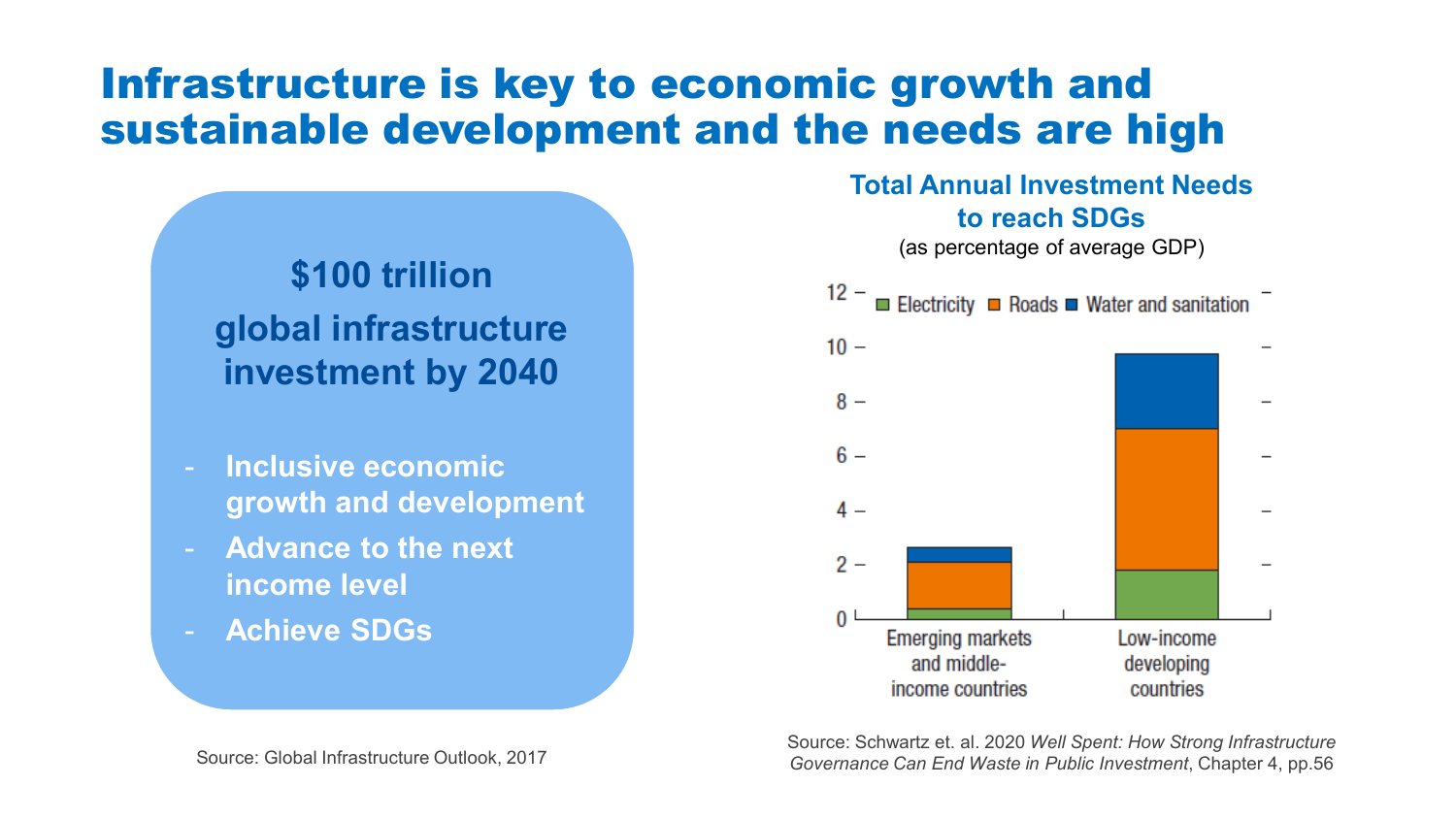### How can these needs be met?

### **SPEND MORE And SPEND WELL**

- **Revenue**
- **Borrowing**
- **Private sector**

### *Fiscal space is scarce*

### **Road to nowhere**

Countries waste anywhere from 30 up to 50 percent of the money they spend on infrastructure. (Percentage deviation from full efficiency)



Source: G. Schwartz, M. Fouad, T. Hansen, and G. Verdier, "Well spent, How Strong Infrastructure Governance Can End Waste in Public Investment".

## *Improve efficiency*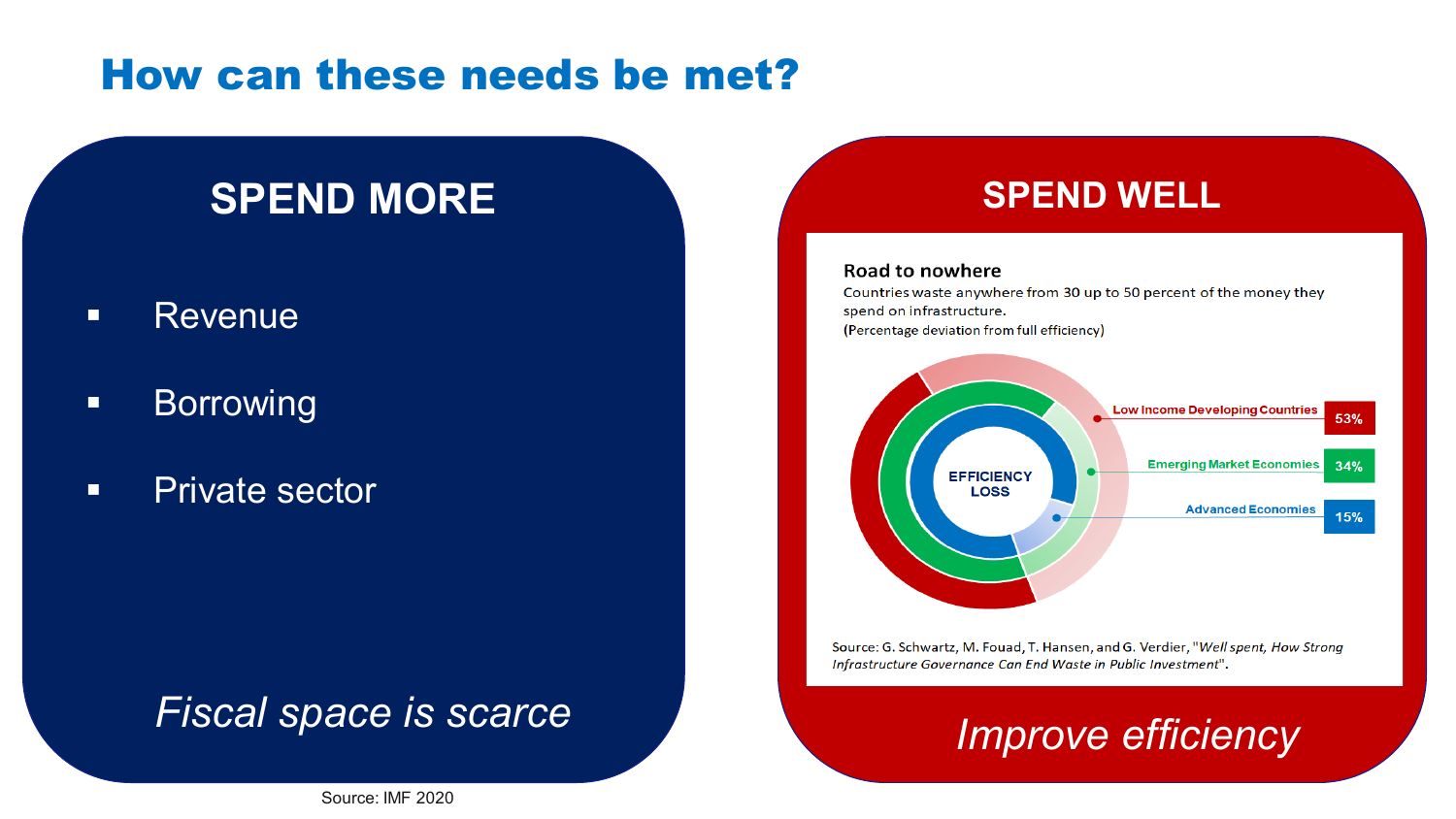### Spending more and well requires stronger infrastructure governance



*On average, better infrastructure governance could make up more than half of observed efficiency losses*

Infrastructure governance: the institutions and practices for planning, allocating and implementing public investment in infrastructure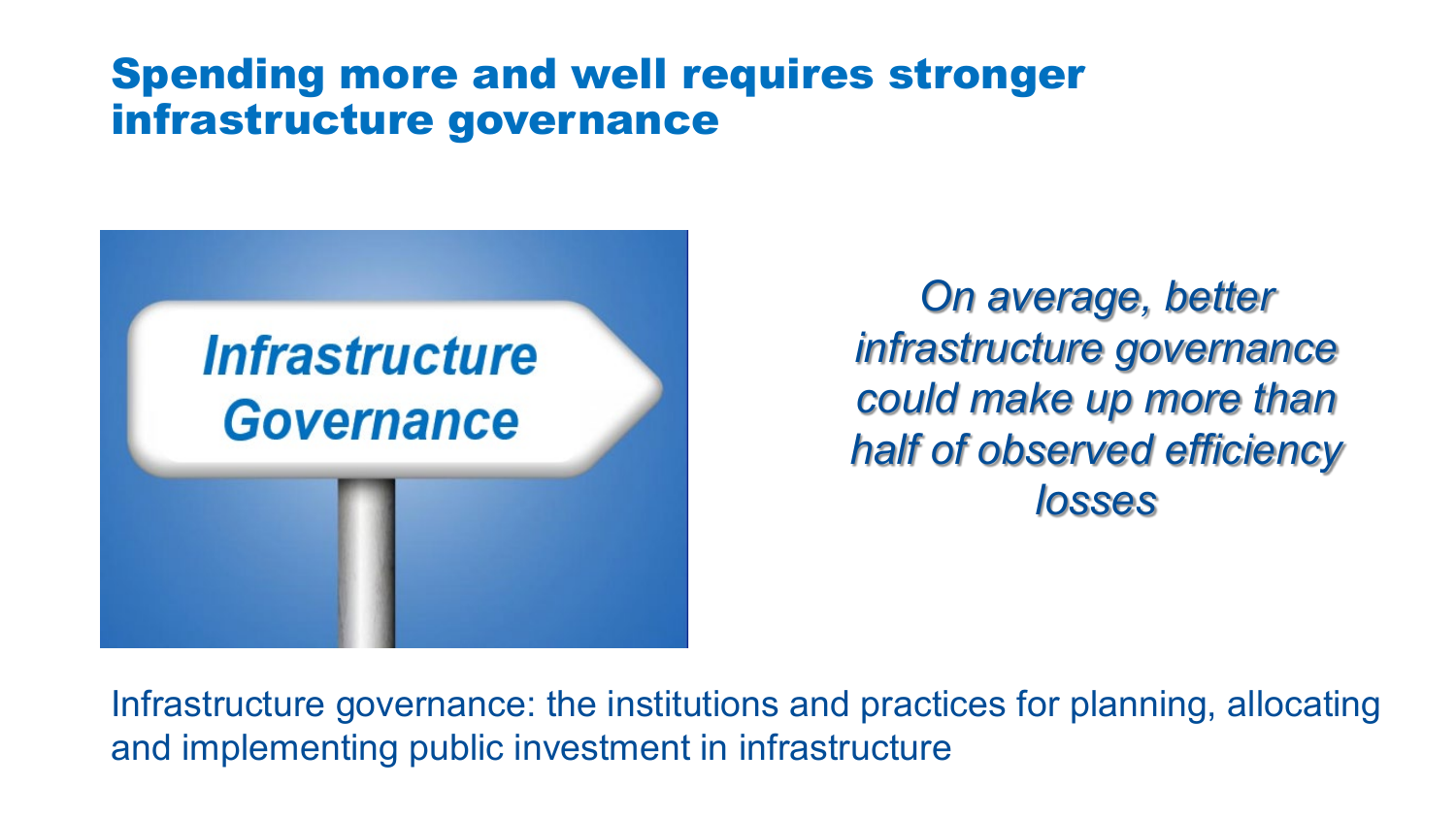### **PIMA Scores** There is room to strengthen infrastructure governance

- **The Public Investment Management Assessment (PIMA) is designed to assess infrastructure governance institutions**
- **The design of PIM institutions is generally stronger than the implementation of those systems**
- **Low effectiveness of institutions at all stages of the infrastructure governance: planning, allocation and implementation**
- **The effectiveness of PIM institutions can be improved across all income groups**

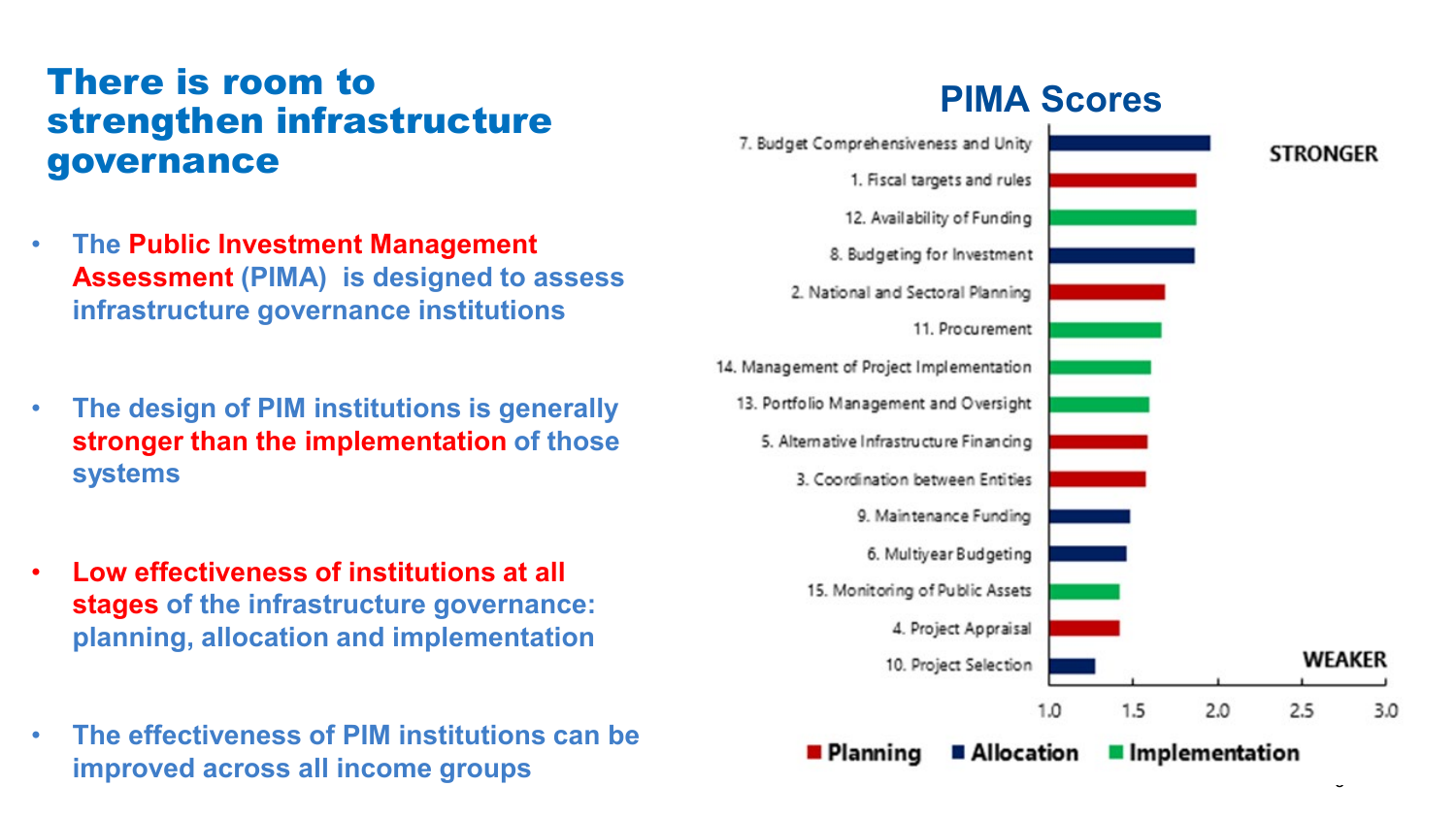### Well Spent: How Strong Infrastructure Governance Can End Waste in Public Investment

Gerd Schwartz, Manal Fouad, Torben Steen Hansen, and Geneviève Verdier

**Foreword by Aso Taro** Deputy Prime Minister and Minister of Finance, Japan

**Foreword by Kristalina Georgieva IMF Managing Director** 

> **PART I: INFRASTRUCTURE, GROWTH, AND DEVELOPMENT PART II: FISCAL POLICY FOR QUALITY PUBLIC INVESTMENT**

**PART III: BUILDING STRONG PUBLIC INVESTMENT INSTITUTIONS** 

Available at **elibrary.imf.org/Well\_Spent** for free download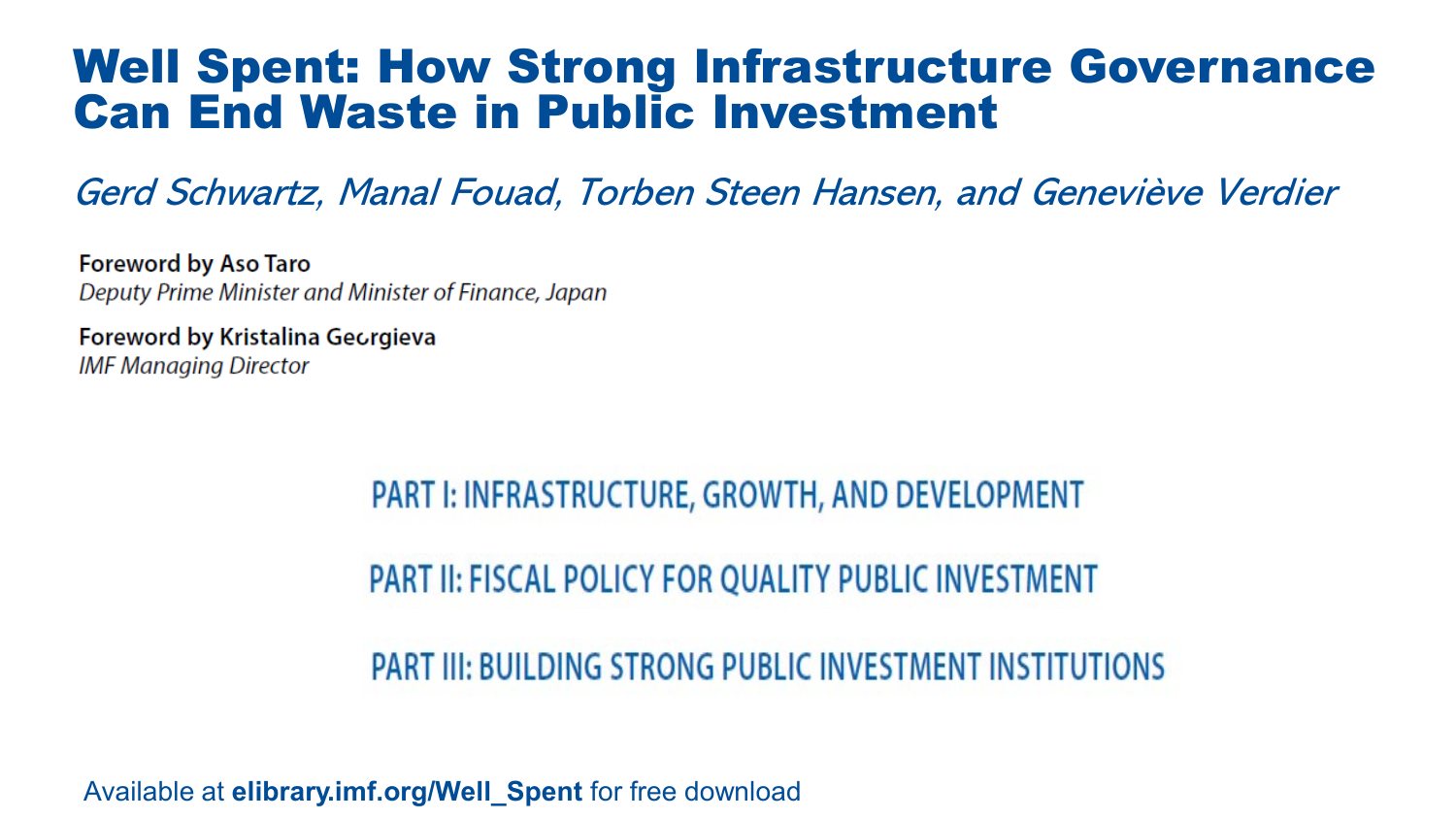### Stronger infrastructure governance can help reduce corruption

- **The direct costs of corruption include loss of public funds through misallocations or higher expenses and lower quality of infrastructure.**
- **Corruption can take many forms and can occur at any phase of the public investment cycle**
- **Vulnerability to corruption is accentuated in countries with weak institutional capacity**

### **Positive correlation between control of corruption and infrastructure governance**



Source: Schwartz et. al. 2020 *Well Spent: How Strong Infrastructure*